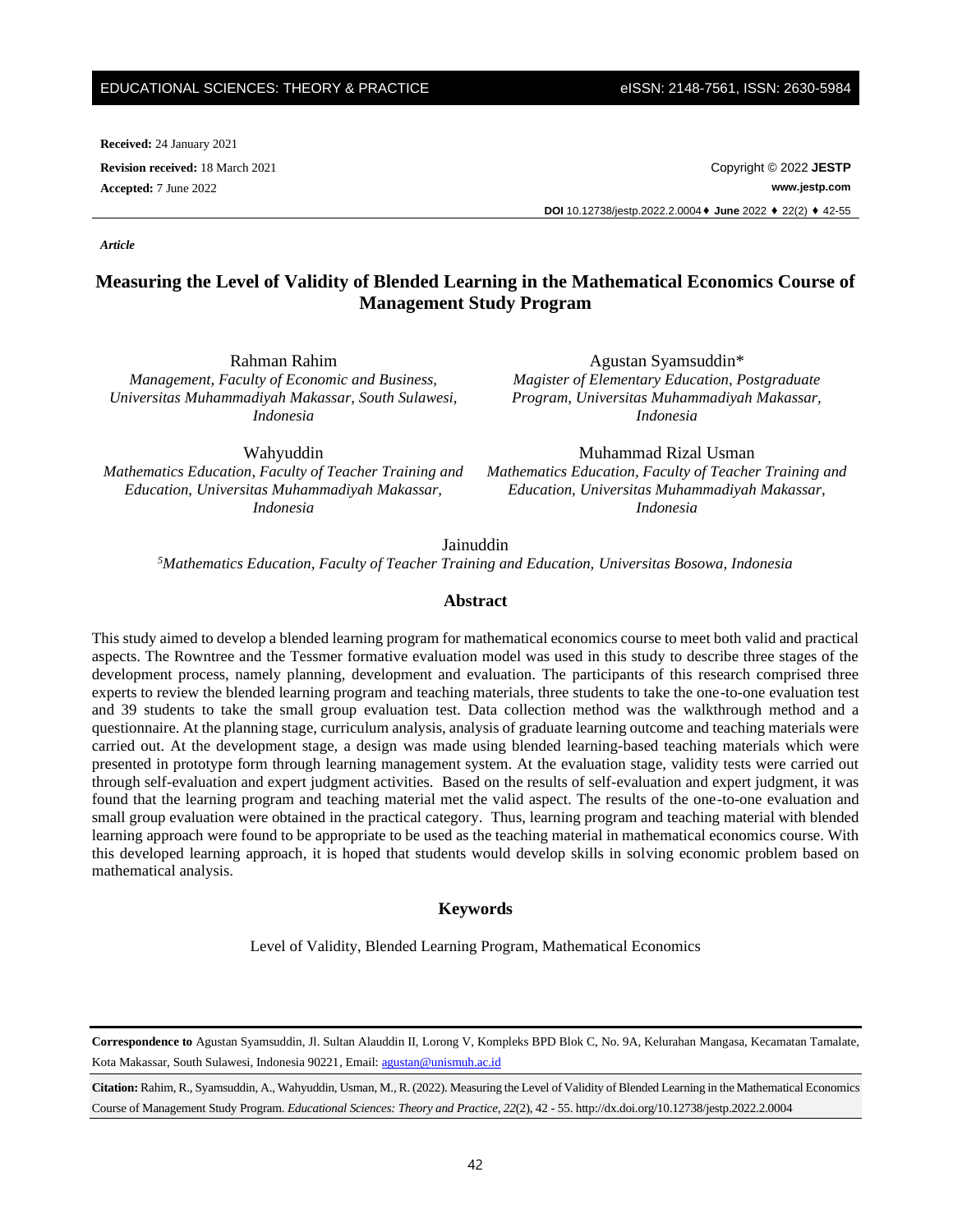The mathematical economics course is one of the mandatory courses programmed by students in the management study program of the business economics faculty at the Universitas Muhammadiyah Makassar, Indonesia. The course is designed to assist students in resolving economic issues that arise in their daily lives. As a result, students can use mathematical techniques to analyze economic problems (Lawson, 2012). The series, functions, and multiple differentials approaches are used as the scope and the basic theoretical material of this course. This material is implemented to solve the problems related to economic activities (Hodgson, 2013). Therefore, the learning in this course needs to be addressed to train students' problem-solving skills. This can be done by maximizing all existing campus facilities. One of them is adequate internet facilities to be used as learning media (Sobaih et al., 2016). Through the internet, learning can be done online where this learning is not done completely online but combines face-to-face and online learning known as blended learning (Aspden & Helm, 2004; Larson & Sung, 2009; Mortera-Gutiérrez, 2006; Osguthorpe & Graham, 2003; Picciano, 2006; Rasheed et al., 2020).

Blended learning is a type of learning that mixes conventional learning with contemporary technologies and adapts to the requirements of students (Smaldino et al., 2008). Students have access to additional teaching materials taken interestingly (via the internet), resulting in communication or interaction between teachers and students (SĂMĂRescu, 2016). Blended learning is a learning activity that involves a systematic combination of face-to-face interaction and technology between students, teachers, and learning resources (Bliuc et al., 2007). This statement is supported by Cheung and Hew (2011), explaining that blended learning combines face-to-face learning and online learning. According to Bonk and Graham (2012) suggest that blended learning is a system that combines face-to-face learning and computer-assisted learning where the use of computer-based media is done to help deliver teaching materials.

Implementing the blended learning model makes it possible to create new experiences for students in terms of knowledge, skills, and competencies. Various research results also state that blended learning positively impacts learning. According to Bekele (2010), blended learning model can motivate and increase satisfaction of students in learning process. In addition, the students' conceptual understanding in the material is also felt to be more understood. Furthermore, Ashby et al. (2011), found a significant difference in learning outcomes between students who studied in the traditional learning environment and others who studied in the blended learning. In addition, online learning reduces the dropout rate of students.

Another case with Lopez-Morteo and Lopez (2007) suggests that the electronic learning environment has a positive impact on students' mathematical attitudes. Balacheff and Kaput (1996) suggest that the interactive technology perspective encourages bigger changes in the curriculum and challenges many assumptions about what, when, and where mathematics can be learned by which students. It gives space for researchers to develop learning programs by adopting blended learning model from various studies to be implemented in learning mathematical economics in university. Related to several blended learning studies of blended learning that have been stated previously, some look at student satisfaction, student motivation, student learning outcomes, student performance, student perceptions of blended learning, and the quality of learning with blended learning strategies. In this study, the researchers tried to develop a learning program with a blended learning strategy in one particular subject that meets the valid and practical criteria. This is based on the opinion of Picciano (2006); Richey and Klein (2014); (Visser, 1998); Wu et al. (2010), who suggest that the development of a learning model is said to be good when the learning program meets the valid and practical criteria. In addition, the teaching materials used must also meet these aspects.

Various learning methods are introduced to support a complex learning environment which is expected to increase the professional competence of a lecturer (Lozano et al., 2017; Thai et al., 2017). It is implemented so that the learning process can be held interactively, inspiring, fun, challenging, motivating students to participate actively and providing sufficient space for independence in accordance with the talent and psychological development of students (Syamsuddin et al., 2021). In connection with this, the implementation of the curriculum is important in the stages of implementing education where one of its forms is the actual implementation of the curriculum, namely the learning process both in the classroom and outside the classroom (Butler, 2011).

Many campus facilities can be optimized for use, such as the internet for online learning (Minoli et al., 2017; Muñoz et al., 2020). There are many digital-based learning media developments that make it easier for students to learn independently so as to produce online learning or offline learning. Online learning consists of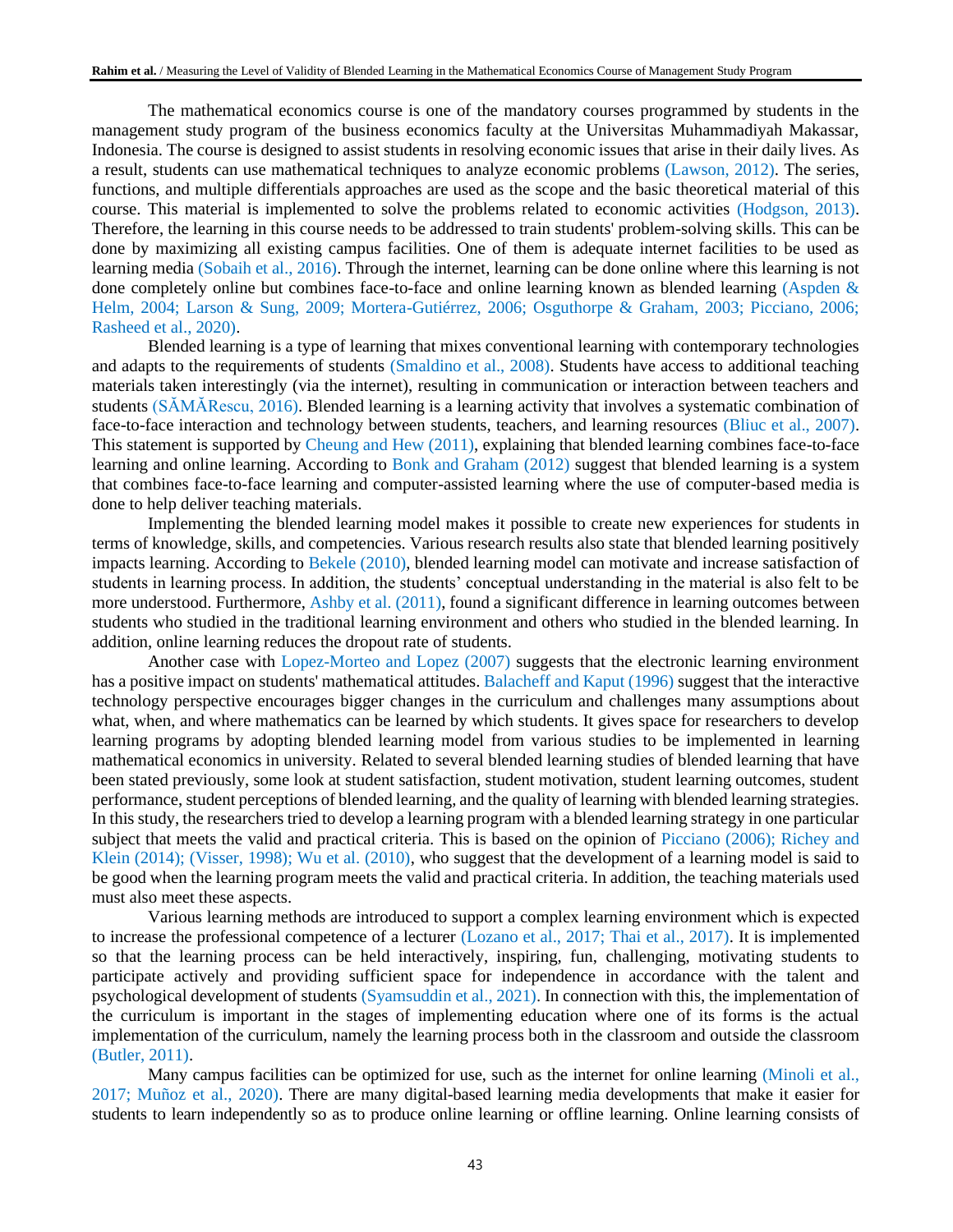media equipped with controllers used by users so that both lecturers and students can access (Kohen-Vacs et al., 2016; Rachmadtullah et al., 2018). The offline media is not equipped with a controller that can be used by students who do not need to be connected to the internet network (Sormanen & Dutton, 2015). However, online learning has problems with direct interaction between students and teachers, however teachers need feedback from students and students also need feedback from teachers (Rasheed et al., 2020; Sepulveda-Escobar & Morrison, 2020).

Although the material is already available online, this learning is still not satisfactory even though the material is already available where students can learn anywhere and anytime (Fonseca et al., 2018; Sadeghi, 2019). However, students also need direct interaction with teachers and peers for direct discussion. Even though online learning is now also equipped with the development of video conferencing and student-to-student webchats, students and teachers need direct interaction with each other. Blended learning is a solution to the weaknesses of online learning because it combines online, offline and face-to-face learning.

One of the virtual high schools located in New York State Putnam/Northern Westchester County BOCES over the last ten years has implemented a blended learning model by paying attention to learning activities through 1) face-to-face instruction in brick-and-mortar classrooms, 2) synchronous instruction in virtual classrooms, and 3) online instruction (i.e. asynchronous) in the learning management system (LMS) (Cunningham, 2021). Cunningham (2021) explained that various activities carried out by teachers to enforce their beliefs in blended learning include centered on active learning. In addition, teachers choose their roles as facilitators, coaches, guides and co-learners. The learning strategy used is also through the selection of various types of learning media that are adapted to the teaching material by involving students. Teachers prioritize authentic assignments and provide opportunities for students to collaborate. In the aspect of assessment, the teacher chooses formative assessment and feedback to see student activity in the learning process and mastery of teaching materials.

Research conducted by Dziuban et al. (2006) that blended learning can improve learning outcomes and can increase student interest in learning compared to full learning using online learning. The use of Information, Communication and Technology (ICT) in education has changed the way of learning from conventional learning or traditional learning prioritizing face-to-face to digital-based learning by utilizing technology and information (Moskal et al., 2013).

Various studies at the faculty or college level on blended learning show that many lecturers are interested in online learning (Jeffrey et al., 2014; Morris et al., 2019). While Bates and Sangra (2011) argue that online learning really needs direct learning to provide feedback between teachers and students. This indicates that learning with technology development with a combination of face-to-face learning can produce a more effective and efficient learning. This learning is balanced between face-to-face and online learning, namely by using multimedia loaded on computer, handphone, video confection and other technological media. Thus, teachers or lecturers with students can communicate even at different distances and places (Alea et al., 2020; Markova et al., 2017). In addition, student learning activities can be equipped with face-to-face learning which allows problems in online learning materials so that there is a discussion and question and answer process to obtain solutions to problems that arise in the previous online learning process.

The concept of hybrid learning which initially combines face-to-face, online and offline learning, has recently turned into blended learning (Dakhi et al., 2020; Nortvig et al., 2018). Blended means a mixture or combination while learning is instruction. Graham (2006) states that blended learning is a combination of various learnings, namely combining face-to-face learning with traditional learning concepts that are often carried out by education practitioners with forms of learning that deliver material directly to students with online and offline learning that emphasize the use of technology.

The concept of blended learning focuses on communication between face-to-face learning meetings and online written communication (Austin et al., 2017; Singh et al., 2021). This learning concept seems very simple but more complex in its use. Therefore, it needs to be done by lecturers who have skills in information and technology so that they can regulate the course of the learning process both online and face-to-face. Thus, the quality of learning can still be controlled both from the aspect of material and learning methods and learning objectives. The principle of blended learning according to Garrison and Vaughan (2013) that this model is an attempt to combine online learning with face-to-face learning. In addition, the teacher involves students in designing their learning and rearranging traditional learning strategies that have been done before (Goodyear, 2015).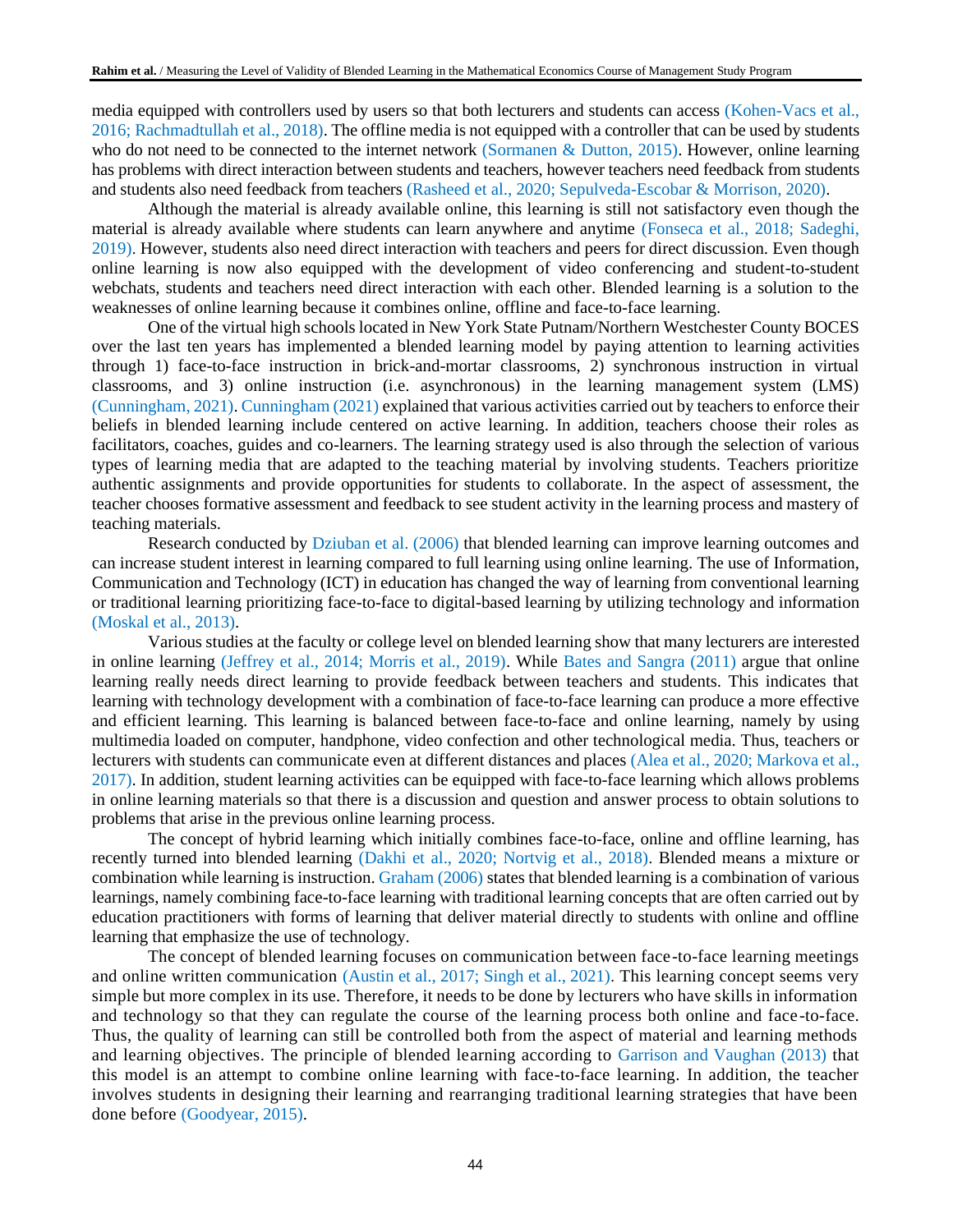Thus, it takes skills to set strategies and design learning in order to apply a learning model so that learning objectives are achieved (Sousa & Rocha, 2019). One of the subjects taught at the Universitas Muhammadiyah Makassar in Indonesia is a mathematical economics course. Mathematical economic is a very important material to be mastered, especially in management lectures. This material is provided as a provision for students to understand various formulas, methods, mathematical methods that will be applied and implemented in problems related to economics as a means of solving them. Given the importance of this material, lecturers' skills are needed in developing designs and properly applying this blended learning model by paying attention to existing aspects related to the development of the material, learning objective and design.

In mathematical economics learning is presented in the form of blended learning by combining various forms of learning tools, for example a combination of online web-based learning programs, online learning videos and other applications that support the learning environment and knowledge management system. By applying the blended learning concept developed by Haking and Syamsuddin (2020), the learning process in the mathematical economics course in this study is explained by the explanation that face-to-face learning activities in class and independently through online learning are guided by lecturers with structured learning.

In its development, the learning program by applying blended learning to mathematical economics courses is formulated with the proportion of online learning 65 percent and face-to-face meetings 35 percent. The development of teaching materials and learning programs needs to be implemented to determine the validity of the intended blended learning strategy. Therefore, in order to be used, the learning program using the blended learning approach needs to be validated. This is done to produce a learning program using a blended learning model that is representative of the learning system, especially in mathematical economics learning so as to increase the credibility of the model. Thus, a learning program using a blended learning approach in mathematical economics courses that is developed and meets valid aspects is feasible to be used as one of the learning programs and teaching material in mathematical economic learning at universities in Indonesia.

# **Research Methods**

### • *Research design*

This research aimed to produce a blended learning program in the mathematical economics course for students majoring in management, at Faculty of Economics and Business, University of Muhammadiyah Makassar, Indonesia using research development design. Researchers focused on testing the validity of blended learning program development through the analysis, design and development stages. The learning programs developed are semester learning plans and teaching materials. The development model used in this study was the Rowntree development model and the Tessmer formative evaluation model, which included self-evaluation, expert review, one-to-one evaluation, and small group evaluation.

# • *Sampling*

A random sampling technique was used to identify the participants of this research. Three experts from the fields of learning technology, mathematics and economics were selected to review the teaching material. The student participants were selected from those who were pursuing or had competed the mathematical economics courses. There were three students who were selected for one-to-one evaluation and 39 students of one single class for group evaluation test.

# • *Research Instruments and Data collection*

Data collection instrument used in this study was the walk-through method. The walk-through method is a data validation technique that involves several experts to evaluate the product as a basis for revising the initial product. The instrument required in this method is a questionnaire in the form of a validation sheet. The validation process was conducted to determine the feasibility of a research instrument, while the validated aspects of the developed learning program were namely material, construction, and language aspects.

#### • *Data analysis*

The data obtained from the validation results were analyzed using descriptive statistics with quantitative and qualitative descriptive approaches. Determination of the validity value was completed with the following formula.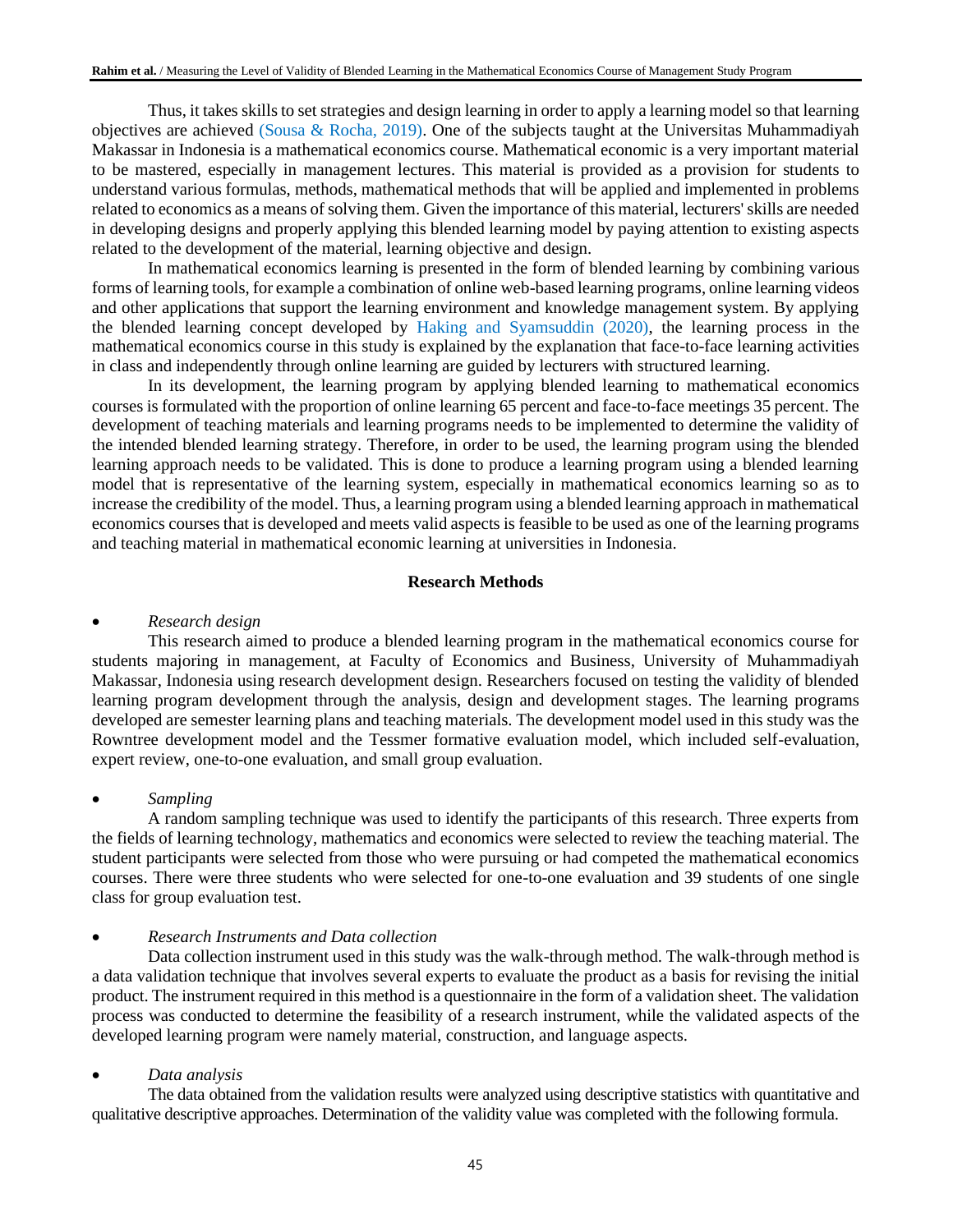$$
\bar{v} = \frac{\sum_{l=1}^{n} RAi}{n}
$$

Description:

 $\bar{v}$  = validity average score

 $RAi = i$  aspect validation average score

 $n =$  many aspects

The results of the average validation score obtained was adjusted to the criteria adapted from Syamsuddin and Mustafa (2021) described in Table 1.

| <b>Score Interval</b>   | Category Validity |  |
|-------------------------|-------------------|--|
| $4 \leq \bar{v} \leq 5$ | Very valid        |  |
| $3 < \bar{v} < 4$       | Valid             |  |
| $2 < \bar{v} < 3$       | Invalid           |  |
| $1 \leq \bar{v} \leq 2$ | Not valid         |  |

**Table 1.** *Criteria for categorizing the validity of learning devices*

The questionnaire results of one-to-one evaluation and small group evaluation were used to test the practicality of the developed prototype. The data obtained through questionnaires were analyzed using a Likert scale to measure student opinions and perceptions on the developed teaching materials, which are described in the Table 2 (El Sadik & Al Abdulmonem, 2021; Haking & Syamsuddin, 2020).

**Table 2.** *Questionnaire score category*

| ~<br><b>Score</b> | <b>Category Validity</b> |
|-------------------|--------------------------|
|                   | Strongly agree           |
|                   | Agree                    |
|                   | Disagree                 |
|                   | Do not agree             |
|                   | Strongly disagree        |

Data from the questionnaire were presented in tabular form, using the percentage calculation method and the following formula.  $\overline{r}$ 

$$
\% = \frac{N}{Si} \times 100\%
$$
  

$$
Si = Sm \times n
$$

Description :

 $N =$  total answer score for each item

 $Si = total of item's ideal score$ 

 $Sm = total of maximum score$ 

 $n =$  many samples

The data was further analyzed using a Likert scale to measure students' responses to the learning tools, which are described in Table 3.

| <b>Lable 5.</b> Calegories of responses to learning loots |                          |
|-----------------------------------------------------------|--------------------------|
| Score Interval $(\% )$                                    | <b>Category Validity</b> |
| $85 - 100$                                                | Very practical           |
| $69 - 84$                                                 | Practical                |
| $53 - 68$                                                 | Practical enough         |
| $37 - 52$                                                 | Not practical            |
| $20 - 36$                                                 | Not very practical       |

**Table 3.** *Categories of responses to learning tools*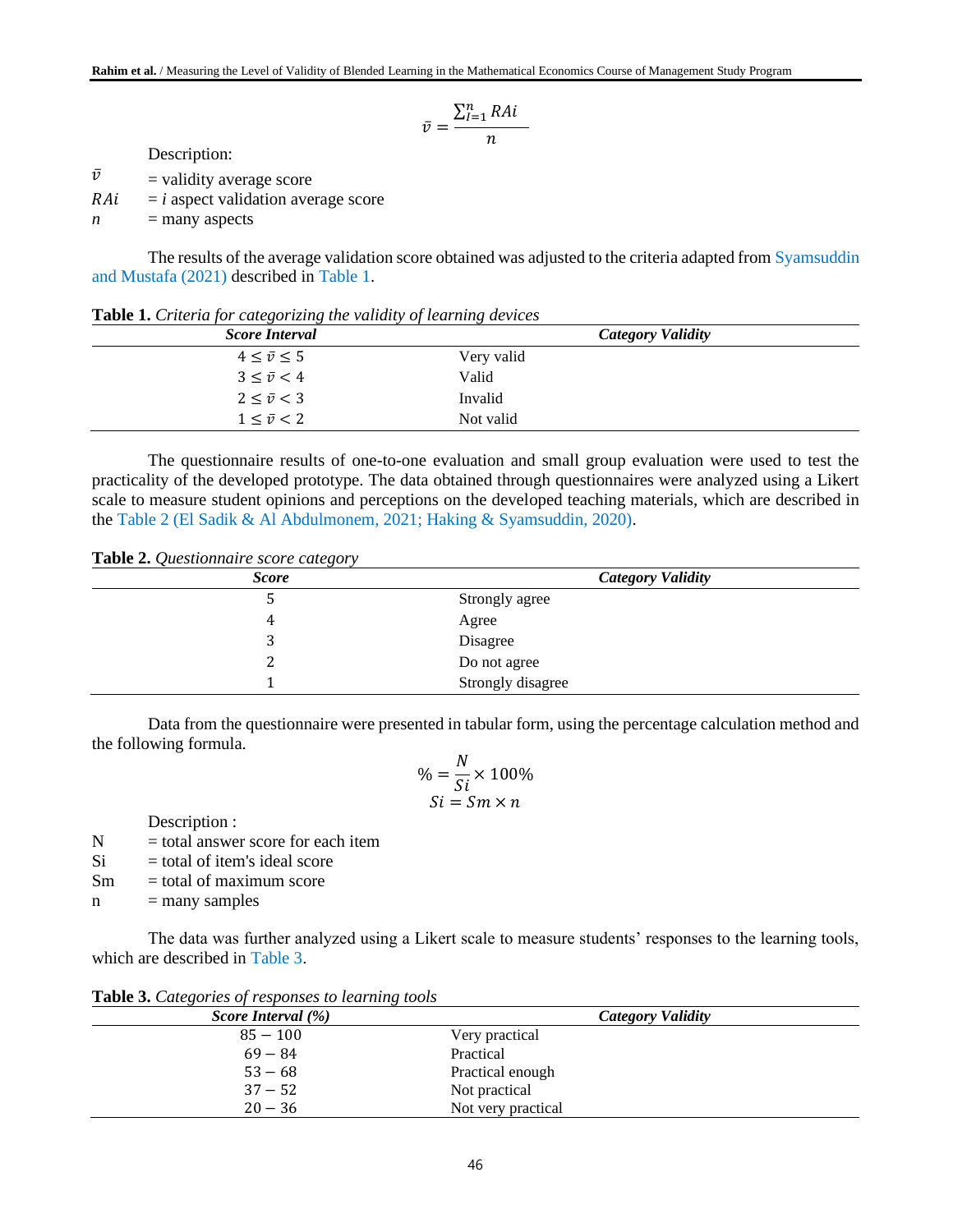# **Results**

The validation results of the development of the mathematical economics learning program obtained in this study were intended for students majoring in management at the University of Muhammadiyah Makassar, Indonesia. This was followed by the conduct of development research using the Rowntree development model and the Tessmer formative evaluation model, including self-evaluation, expert review or expert judgment, one-to-one evaluation, and small group evaluation. This learning program was developed in 3 (three) stages in the development process, namely planning, development, and evaluation stages. Each of these stages is described in more detail.

### • *Planning Stage*

At this stage, researchers conducted an analysis which included curriculum analysis, analysis of learning outcomes, and measuring graduate learning outcomes. In addition, a map of lecture material as a form of analysis of teaching materials was also constructed based on the characteristics of the material, students' needs and the learning environment. Curriculum analysis activities included mapping of general material in mathematics courses, namely (1) the characteristics of economics and business mathematics; (2) basic concepts of mathematics and business economics; (3) functions in economics and business; (4) financial mathematics; (5) calculus algebra. These materials were then developed as teaching materials for one semester. In the analysis of learning outcomes, an illustration was obtained where this learning program was expected to develop students' abilities in understanding algorithms in financial calculations and mathematical economic problems. Thus, it is hoped that this course would prove as one of the tools to solve economic problems quantitatively with a mathematical approach.

Some of the basic mathematical concepts developed were explained to the students so that they could solve mathematical problems in economics. They could use these skills to solve basic economic problems. Some of the topics developed included the mathematical properties of economics and business; economic models; linear functions; system of linear equations; application of linear functions; non-linear functions; application of nonlinear functions; exponential and logarithmic functions; application of exponential and logarithmic functions; sequence and series; application of functions and series; differential calculus: a function with one independent variable; optimization: a function with one independent variable; application of differential calculus: a function with one independent variable; and so on. Each material presented was equipped with other components such as competencies and learning objectives to be achieved from each material to be presented. In addition, it was necessary to pay attention to the structural aspects of each material described, of course with an emphasis on the formulation of basic competencies, the determination of evaluation or assessment tools, the presentation of material adapted to learning indicators.

# • *Development Stage*

At this stage, a preliminary study was conducted regarding the characteristics of students, materials, and learning environment. The development of learning programs in mathematical economics courses was expected to accommodate differences in students' characteristics. The development of learning programs was based on the requirements of universities, in this case, it was the University of Muhammadiyah Makassar, Indonesia. The university was already witnessing digitalization and efforts could be made to develop learning programs by integrating computer science in online learning, to initiate the blended learning methods of teaching. The blended learning program in the mathematical economics course was chosen because this course implemented mathematics in problems related to economic activities as a solution. In this regard, mathematical economics was a very important subject for students to provide them with problem-solving skills related to their future world of work (Diep et al., 2017; Kohen-Vacs et al., 2016; Likert, 1932). The application of blended learning must pay attention to the right time composition so that the learning objectives are achieved maximally. McGinnis (2005) suggests that the time allocation can start with the initial 75:25 formulae: namely, 75% of the time is used for online learning and 25% for face-to-face learning. Meanwhile, Uğur et al. (2011); Wannapiroon (2008); Wu et al. (2010) suggest that blended learning has an online learning composition of 30:70 related to the proportion of content delivered online. In addition, the characteristics of blended learning have a larger portion of online learning than face-to-face. Based on this explanation, the composition of face-to-face learning should be 35%, and online learning 65%. This formulation was applied in mathematical economics learning to identify the level of validity of the developed blended learning program (Smith & Hardaker, 2000; Sobaih et al., 2016; Sormanen & Dutton, 2015).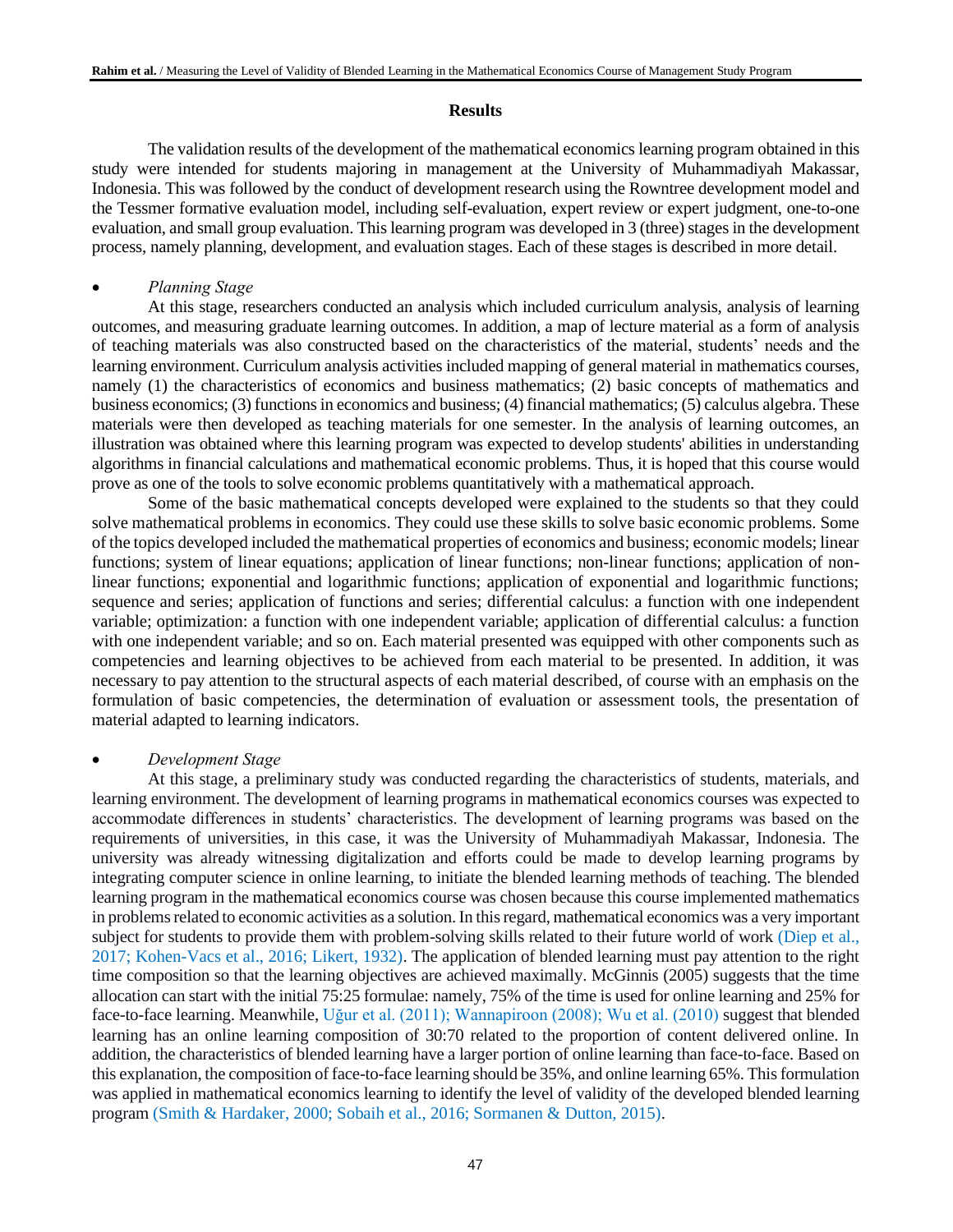Based on the description above, a learning program design was made using blended learning-based teaching material. This stage aimed to prepare prototypes of teaching material or lecture material in learning mathematical economics. Through a learning management system (LMS) developed by the campus where learning management is integrated online through an online learning system application found on the portal [https://spada.unismuh.ac.id/.](https://spada.unismuh.ac.id/) The developed material consisted of 15 topics that were taught for 1 (one) semester. In the following figure (Figure 1), the results of the development of the learning program are presented.



**Figure 1.** *The identity display of the mathematics economics course*

In the menu section (a) is the login menu. In this menu, each lecturer or student can log in using their respective identification numbers according to the rules set by the campus. Both students and lecturers already have their user IDs that are used to log in. The menu (b) comprises information related to programming mathematical economics courses. This menu contained all student activities related to the lecture program, starting from filling out the attendance list and collecting assignments and task reports, individual and group assignments. The menu (c) gives a team of developers and lecturers responsible for the material and implementation of learning for the course. The menu (d) is a topic menu that contains a list of topics to be taught every week, which consists of 15 topics. Some of the topics that will be covered include the mathematical properties of economics and business; economic models; function; linear function; system of linear equations;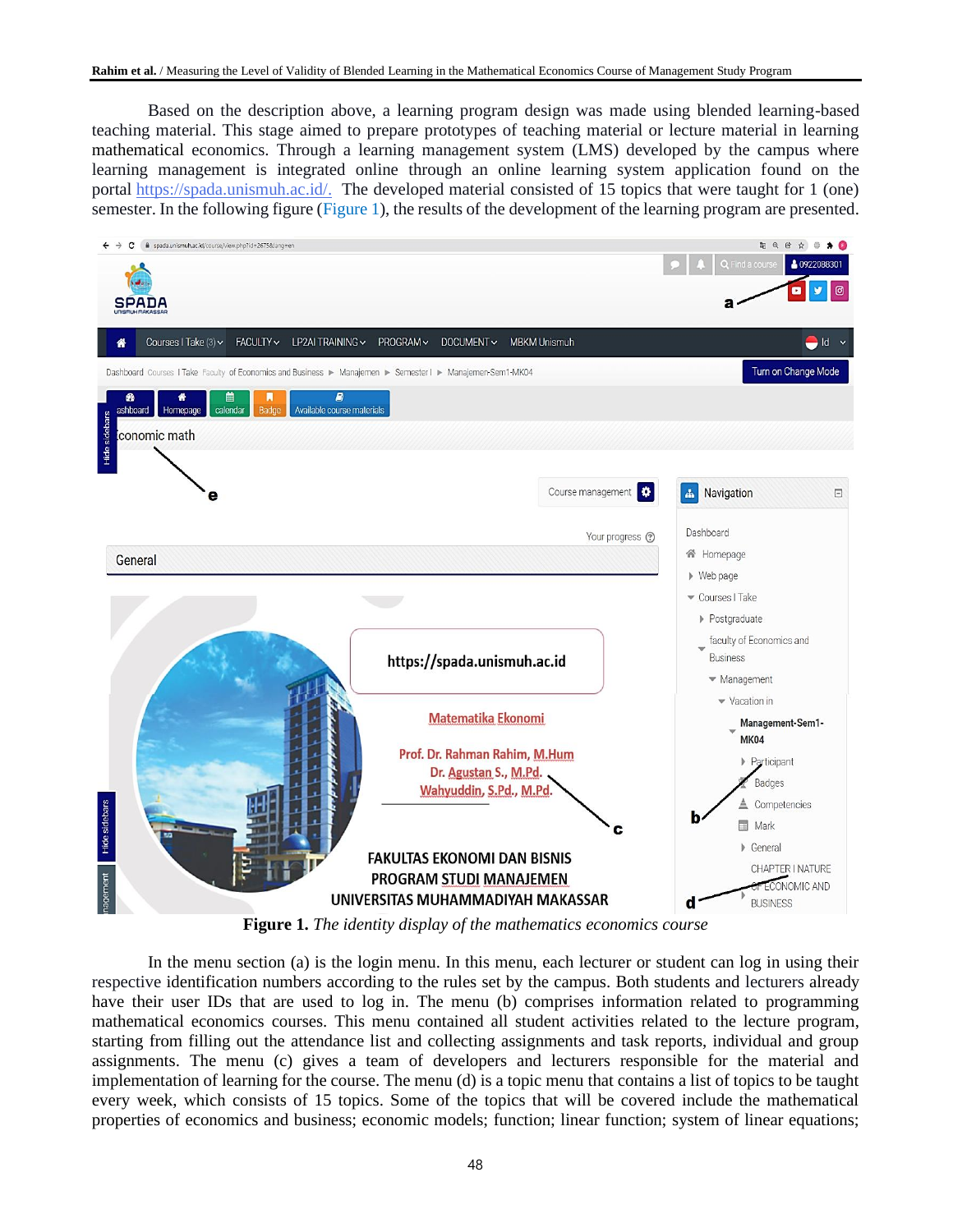application of linear functions; non-linear function; application of non-linear functions; exponential and logarithmic functions; application of exponential and logarithmic functions; sequence and series; application of functions and series; differential calculus: a function with one independent variable; optimization: a function with one independent variable; application of differential calculus: a function with one independent variable. Finally, on the menu (e) is the identity or name of the course, namely economics mathematics.

Furthermore, in different sections, other menus have their respective functions. Figure 2 provides a screenshot of the menu section.



**Figure 2.** *Display of the core materials for the mathematics economics course*

The picture (Figure 2) describes in part (a) the course description, which is a general description of the courses that are presented to students in the learning process for one semester. The menu for part (b) is that graduate learning outcomes are abilities obtained through internalization of knowledge, attitudes, skills, competencies, and accumulated work experience from students for one semester. Part (c) the learning outcomes of the courses are the achievements of learning that cover all aspects of attitudes, skills, and knowledge. The menu section (d) is the material or topic to be studied. This material consists of 15 subtopics discussed or presented to students. Finally, in the menu section (e) is a file of material that will be presented to students and can be downloaded for re-study by students (Sepulveda-Escobar & Morrison, 2020; Smaldino et al., 2008).

# • *Evaluation Stage*

At this stage, an evaluation process was conducted where the material developed based on blended learning was tested for validity through self-evaluation and expert judgment activities. In addition, it was conducted to obtain information about whether or not the material developed can be used in the learning process or not. Thus, this stage aimed to produce valid blended learning-based teaching materials. This procedure involved a few stages.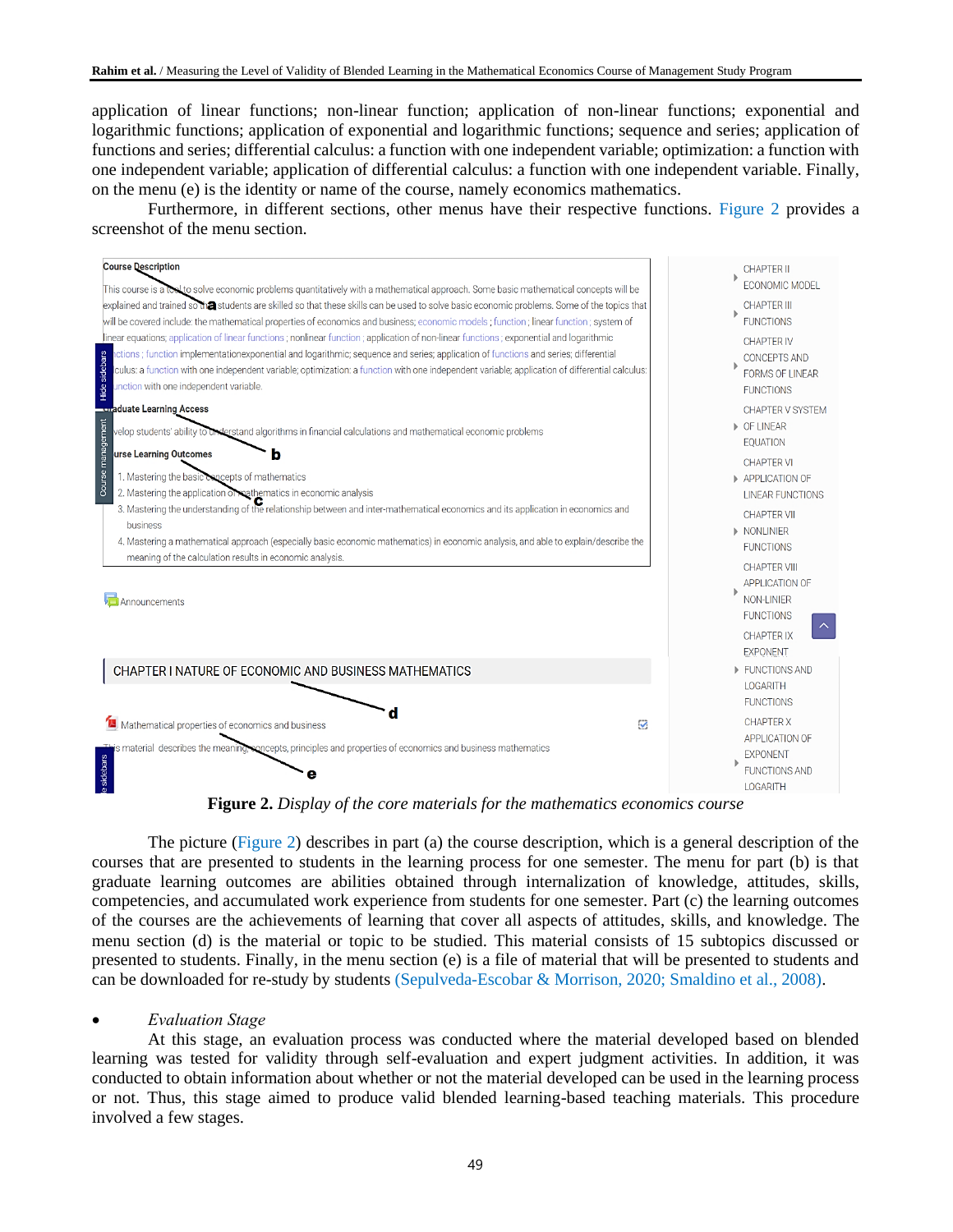### *Stage 1: Self Evaluation*

The self-evaluation was conducted by assessing oneself against the prototype of the learning program in the form of teaching materials that have been developed. This activity can be in the form of self-checking the developed material related to the construct, language, and content that was sought to have fulfilled the valid aspect, which is correct.

### *Stage 2 : Evaluation*

The next stage is the evaluation stage when an assessment is done of the material to ensure that it is developed in accordance with the requirements of the learning program and materials developed. Table 4 summarizes the results of self assessment.

| Aspect                       | Assessment recapitulation |
|------------------------------|---------------------------|
| Content/material accuracy    | 3.95                      |
| Element of Language          | 4.55                      |
| Design of teaching materials | 3.25                      |
| Average                      | 3.92                      |
| Category                     | Valid                     |

#### **Table 4.** *Recapitulation of self-assessment results*

Based on the results in Table 4, it was clear that the learning program and teaching materials were in the valid category and a further assessment stage can be carried out.

#### *Stage 3 :Expert judgment*

At this stage an assessment is carried out regarding the learning program and teaching materials that have been developed by the validator. This validation process involves 3 validators, each of whom is an expert in the field of evaluation or assessment, mathematics and economics. The three validators review aspects that become indicators in terms of assessing the developed product. The aspects in question are the accuracy of the content, linguistic elements and assessments related to the design aspects of the developed teaching materials. The results of the assessment of the validator are presented in Table 5.

# **Table 5.** *Validator assessment results*

| Aspect                       | <b>Assessment recapitulation</b> |  |
|------------------------------|----------------------------------|--|
| Content/material accuracy    | 4.05                             |  |
| Element of Language          | 4.15                             |  |
| Design of teaching materials | 3.25                             |  |
| Average                      | 3.81                             |  |
| Category                     | Valid                            |  |

Several elements were received as inputs from the validator, namely a clearer description was needed to present the subject's learning outcomes; that the material should be adjusted to the learning outcomes of graduates; and so on. This has been adjusted by describing the learning outcomes of the courses in more detail, where the decomposition process was based on the learning outcomes of graduates. In addition, some sentences used the local language (cultural bias). It was accomplished by creating and writing phrases using normal language, and it was generally simple to comprehend.

### *Stage 4: One to one and group evaluation stage*

Furthermore, a one-to-one evaluation stage and a small group evaluation were carried out to see the practicality of the teaching materials that had been developed through the provision of questionnaires to students. It was done to measure the opinions and perceptions of students related to learning programs and teaching materials based on blended learning that had been developed. In the one-to-one stage, three students were selected to overview the prototype being developed. In group evaluation, 39 students were selected to provide their responses regarding blended learning-based learning materials and programs.

Table 6 presents the analysis results related to filling out student response questionnaires from the prototype that was developed.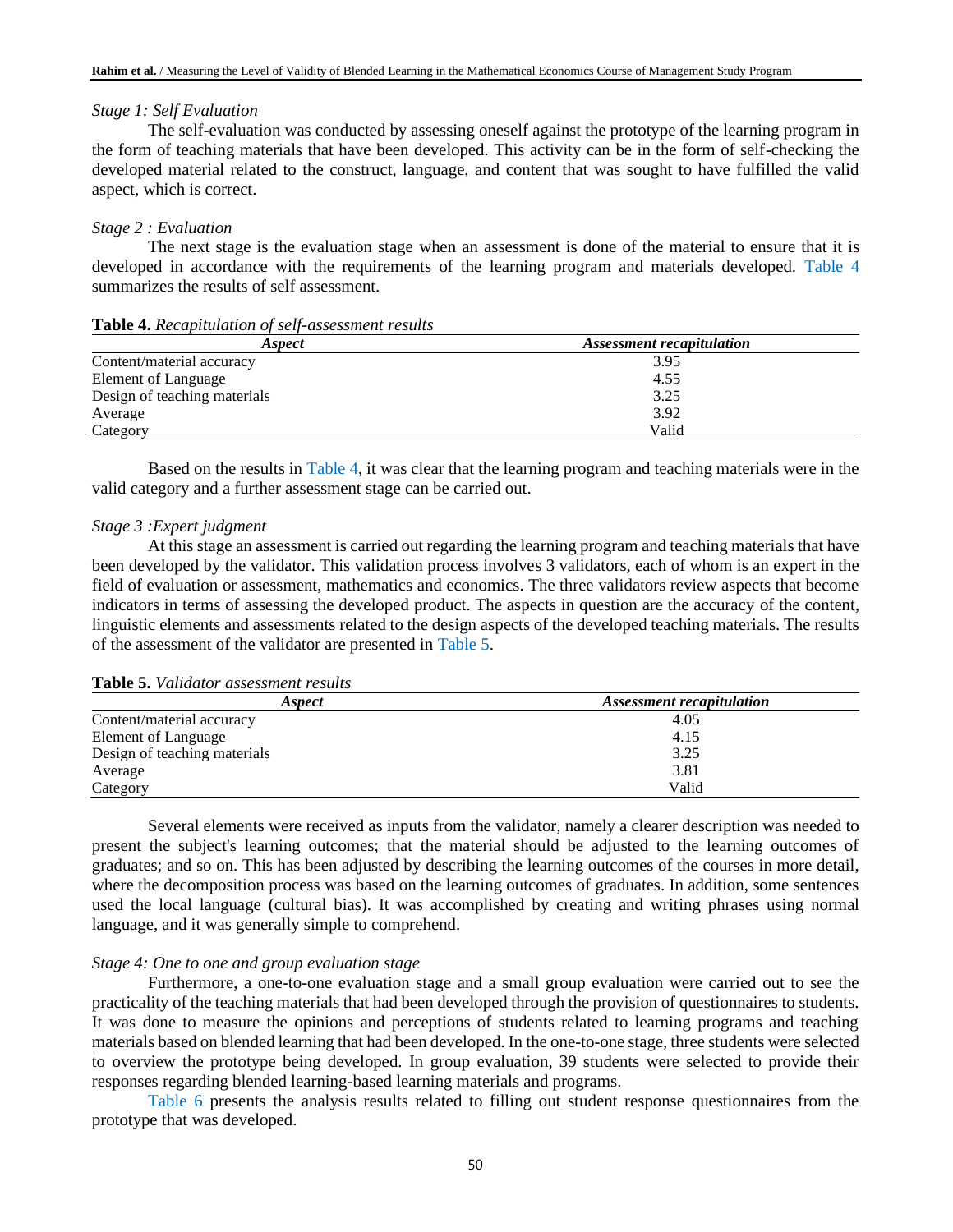|                                                             | <b>Evaluation Form</b> |                           |  |
|-------------------------------------------------------------|------------------------|---------------------------|--|
| <b>Observed</b> aspects                                     | One to one $(\%)$      | <i>Small group</i> $(\%)$ |  |
| Attractive display design                                   | 80                     | 78.46                     |  |
| Use of fonts: type and size                                 | 86.67                  | 84.61                     |  |
| Information clarity                                         | 80                     | 80.51                     |  |
| Lecture material is stated clearly                          | 86.67                  | 86.67                     |  |
| Ease of accessing information                               | 86.67                  | 87.69                     |  |
| Learning steps are described systematically and clearly     | 80                     | 81.53                     |  |
| Clarity of pictures, graphs, tables, diagrams               | 80                     | 82.56                     |  |
| Motivation to study the material                            | 80                     | 81.02                     |  |
| Not using the local language (cultural bias)                | 80                     | 81.53                     |  |
| Use of language that is in accordance with Indonesian rules | 86.67                  | 84.61                     |  |
| Use communicative language                                  | 80                     | 81.53                     |  |
| Time allocation in the learning process is well regulated   | 93.33                  | 92.82                     |  |
| Learning tools support to achieve learning objectives       | 66.67                  | 68.20                     |  |
| Learning resources are relevant to the material             | 86.67                  | 87.69                     |  |
| Use of punctuation in writing is clear and correct          | 93.33                  | 93.33                     |  |
| Use of mathematical terms in writing is correct             | 93.33                  | 91.79                     |  |
| Average                                                     | 83.75                  | 84.03                     |  |
| Category                                                    | Practical              | Practical                 |  |

#### **Table 6.** *Respondents' assessment results and responses*

Table 6 clearly states that the results of the evaluation carried out on a one-to-one basis and in a small group meet the practical aspects of the learning programs and materials developed based on blended learning. The average of the two technical evaluations is 83.75 and 84,03 respectively. Thus, the blended learning-based learning program and materials developed are valid and practical. They are appropriate to be used as teaching materials in mathematical economics courses (Nieveen, 1999; Selim, 2007).

### **Discussion**

Based on the findings and its analysis, it can be stated that learning programs and teaching materials in mathematical economics courses using a blended learning approach can motivate students and that this aspect meets the practical aspects of students' responses. It is in line with the results of Bekele (2010), which states that blended learning models can motivate students in learning and increase students' satisfaction in participating in learning. In addition, Lopez-Morteo and Lopez (2007); Lozano et al. (2017) also suggested that motivation arises because it is supported by an electronic learning environment that positively impacts students' mathematical attitudes. Therefore, a campus environment is needed that can support the learning process using a blended learning approach.

By implementing the government regulation of the Republic of Indonesia Number 32 of 2013, where universities optimize all campus environment facilities, it can provide space for students to participate more actively in learning which can provide opportunities for them to be creative in understanding the mathematical economic material being taught (Syamsuddin et al., 2021; Syamsuddin & Mustafa, 2021). One of the campus facilities that can be used as a learning medium is the internet (Selim, 2007; Smith & Hardaker, 2000; Sobaih et al., 2016). Through the internet, learning can be done online where this learning is not done entirely in online form but combines face-to-face learning with online which is known as blended learning (Aspden & Helm, 2004; Larson & Sung, 2009; Mortera-Gutiérrez, 2006; Muñoz et al., 2020; Osguthorpe & Graham, 2003; Picciano, 2006; Rachmadtullah et al., 2018). Thus, through blended learning, campus facilities such as internet services and computer laboratories can be used optimally to improve the quality of the learning process both in the lecture hall and outside the lecture hall.

The blended learning program makes it easier for students to access information (Jeffrey et al., 2014; Uğur et al., 2011). Students have the right to access information supported by campus facilities. In addition, blended learning can improve the performance of students' perceptions as a responsibility in mastering and solving problems independently of existing tasks (El Sadik & Al Abdulmonem, 2021; McGinnis, 2005; McLaughlin et al., 2015; Owston et al., 2013). Thus, students feel satisfied with their performance in the learning process, which impacts their learning achievement (Diep et al., 2017; Nortvig et al., 2018; Wu et al., 2010). In order to achieve this goal, a learning program with blended learning-based teaching materials is needed that meets valid and practical aspects (Nieveen, 1999; Richey & Klein, 2014; Visser, 1998).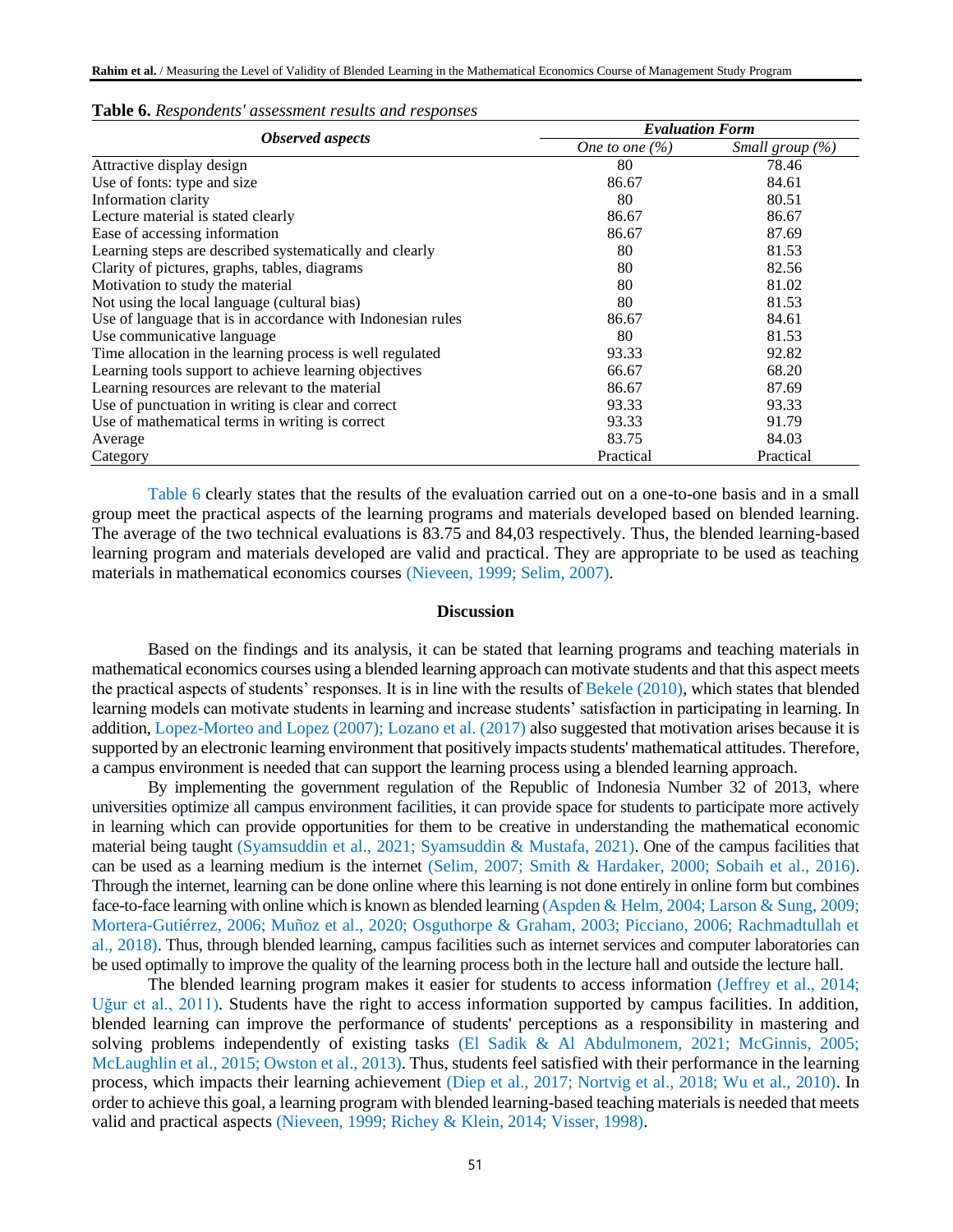Learning program using a blended learning approach is needed in order to increase students' learning independence in mathematical economics course. Thus, students have independent provisions in understanding mathematical concepts in their various uses as a method or mathematical method used in finding solutions to any problems related to the field of economics. Therefore, the autonomy of students' learning in understanding teaching materials independently depends on the skills of the lecturers in developing learning programs and teaching materials using a blended learning approach. In addition, the use of campus internet facilities can be maximized as a learning environment for lecturers in order to make it easier for them to find, access and process information related to the teaching materials that will be developed. Thus, it takes lecturers who are creative and innovative in developing learning programs and teaching materials in mathematical economics courses so that learning programs with a blended learning approach can be used as one of the learning programs that can be used by lecturers in order to increase student learning independence which has an impact on increasing students' achievement learning in mathematical economics course.

### **Conclusion**

This research illustrates that valid learning program and teaching materials are needed to create an independent learning atmosphere for students who use a blended learning approach. From the results of the study, it can be concluded that a learning program using a blended learning approach is needed in order to increase students' learning independence in mathematical economics courses. The results of the development of this blended learning program have met the valid aspects, but in the validation process it does not involve teaching material experts in the field of mathematical economics education. Therefore, the quality of teaching materials developed in the field of mathematical economics still needs to be constructed from the content aspect by the expert team of mathematical economic teaching materials.

Campus internet facilities are sometimes unstable which disrupt the learning process. As a result, students cannot often follow the online learning process properly which causes them to lag behind in material or often they do not get a detailed explanation regarding the material they must master. In addition, there are still students who have not mastered the use of technology which makes these students need assistance in operating the existing system in online learning. From the limitation or weaknesses that exist in this study, the researchers recommend maximizing the existing internet facilities on campus to develop blended learning program. The blended learning program is as an alternative solution to overcome the weaknesses of online learning and face-to-face learning to produce a series of learning that is effective, efficient and fun for students while still referring to existing learning theories. Not only that, the development of learning programs with a blended learning approach can be developed by paying attention to aspects of student problem solving skills related to contextual mathematical economics in everyday life. In addition, lecturers or students who are still not technology literate can be taught by including training in the application of technology. The government can also play an active role by investing in technology so that improving the quality of education in Indonesia can be realized.

### **Acknowledgements**

We would like to express our deepest appreciation to all those who provided us assistance to complete this research study. We owe a special gratitude to Kemenristek dan Teknologi/Badan Riset dan Inovasi Nasional and LLDIKTI Wilayah IX, grant number  $11/E1/KPT/2021$ , February  $1<sup>st</sup>$ , 2021, and 6739/LL9/KU.03.00/2021 April 6<sup>th</sup>, 2021 in the scheme "Penelitian Dasar Unggulan Perguruan Tinggi (PDUPT)".

#### **References**

- Alea, L. A., Fabrea, M. F., Roldan, R. D. A., & Farooqi, A. Z. (2020). Teachers' Covid-19 Awareness, distance learning education experiences and perceptions towards institutional readiness and challenges. *International Journal of Learning, Teaching and Educational Research, 19*(6), 127-144. <https://doi.org/10.26803/ijlter.19.6.8>
- Ashby, J., Sadera, W. A., & McNary, S. W. (2011). Comparing student success between developmental math courses offered online, blended, and face-to-face. *Journal of Interactive Online Learning, 10*(3), 121- 137.<http://www.ncolr.org/jiol/issues/pdf/10.3.2.pdf>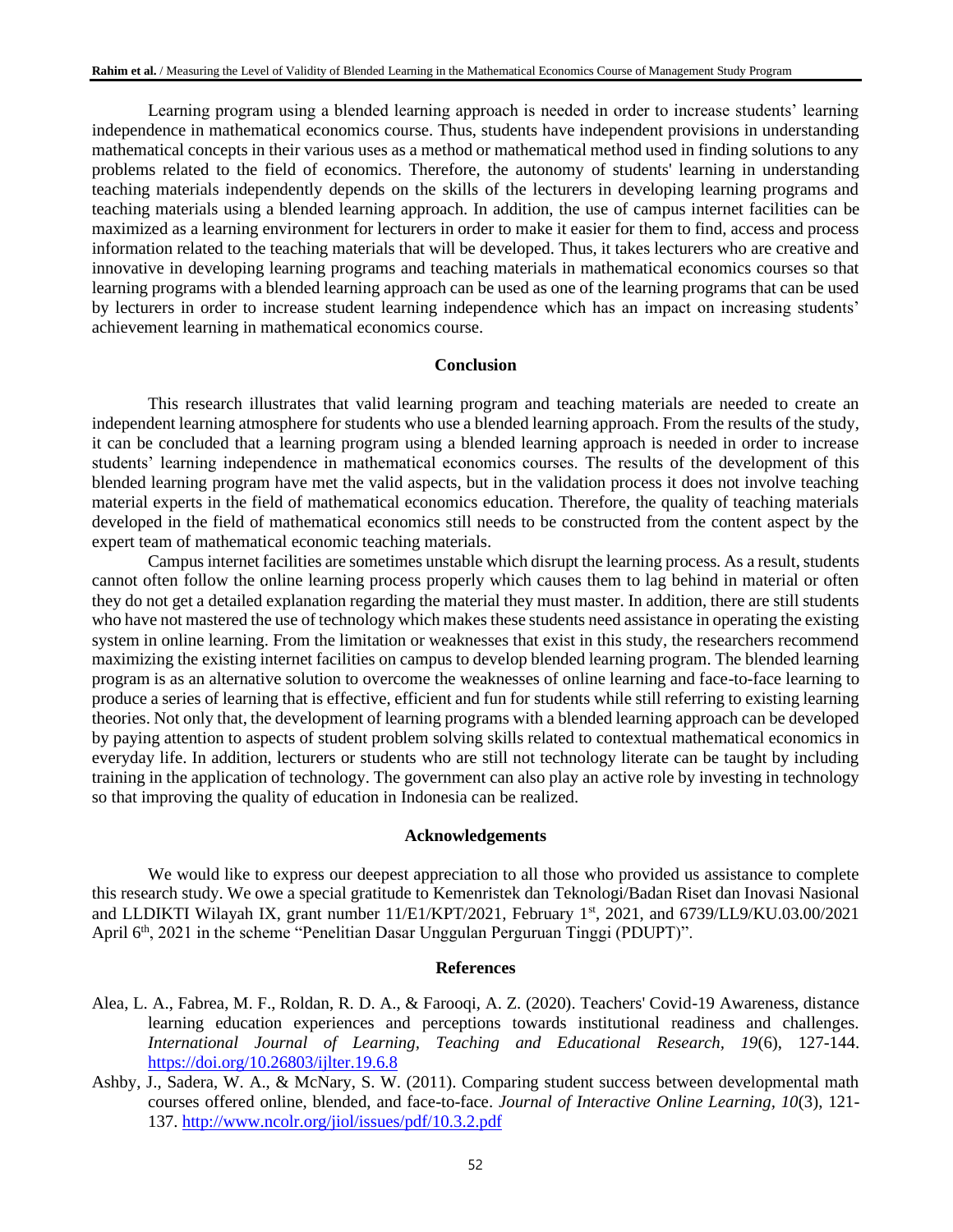- Aspden, L., & Helm, P. (2004). Making the connection in a blended learning environment. *Educational Media International, 41*(3), 245-252.<https://doi.org/10.1080/09523980410001680851>
- Austin, R., Rickard, A., & Reilly, J. (2017). Face-to-face contact in blended learning for intercultural education: the role of teachers. *Irish Educational Studies, 36*(3), 323-340.<https://doi.org/10.1080/03323315.2017.1327364>
- Balacheff, N., & Kaput, J. J. (1996). Computer-based learning environments in mathematics. In *International handbook of mathematics education* (Vol. 7, pp. 469-501). Springer[. https://doi.org/10.1007/978-94-009-](https://doi.org/10.1007/978-94-009-1465-0_15) [1465-0\\_15](https://doi.org/10.1007/978-94-009-1465-0_15)
- Bates, A. W. T., & Sangra, A. (2011). *Managing technology in higher education: Strategies for transforming teaching and learning*. John Wiley & Sons.
- Bekele, T. A. (2010). Motivation and satisfaction in internet-supported learning environments: A review. *Journal of Educational Technology & Society, 13*(2), 116-127[. https://www.jstor.org/stable/jeductechsoci.13.2.116](https://www.jstor.org/stable/jeductechsoci.13.2.116)
- Bliuc, A.-M., Goodyear, P., & Ellis, R. A. (2007). Research focus and methodological choices in studies into students' experiences of blended learning in higher education. *The Internet and Higher Education, 10*(4), 231-244.<https://doi.org/10.1016/j.iheduc.2007.08.001>
- Bonk, C. J., & Graham, C. R. (2012). *The handbook of blended learning: Global perspectives, local designs*. John Wiley & Sons.<https://doi.org/10.1017/S0267190511000122>
- Butler, Y. G. (2011). The implementation of communicative and task-based language teaching in the Asia-Pacific region. *Annual review of applied linguistics, 31*, 36-57[. https://doi.org/10.1017/S0267190511000122](https://doi.org/10.1017/S0267190511000122)
- Cheung, W. S., & Hew, K. F. (2011). Design and evaluation of two blended learning approaches: Lessons learned. *Australasian Journal of Educational Technology, 27*(8), 1319-1337.<https://doi.org/10.14742/ajet.896>
- Cunningham, D. (2021). A case study of teachers' experiences of blended teaching and learning. *Journal of Online Learning Research, 7*(1), 57-83.<https://www.learntechlib.org/p/213808/>
- Dakhi, O., Jama, J., & Irfan, D. (2020). Blended learning: a 21st century learning model at college. *International Journal Of Multi Science, 1*(08), 50-65.<https://multisciencejournal.com/index.php/ijm/article/view/92>
- Diep, A. N., Zhu, C., Struyven, K., & Blieck, Y. (2017). Who or what contributes to student satisfaction in different blended learning modalities? *British Journal of Educational Technology, 48*(2), 473-489. <https://doi.org/10.1111/bjet.12431>
- Dziuban, C., Hartman, J., Juge, F., Moskal, P., & Sorg, S. (2006). Blended learning enters the mainstream. *The handbook of blended learning: Global perspectives, local designs, 195*(3), 206-218. <https://ci.nii.ac.jp/naid/20001255336/>
- El Sadik, A., & Al Abdulmonem, W. (2021). Improvement in student performance and perceptions through a flipped anatomy classroom: shifting from passive traditional to active blended learning. *Anatomical Sciences Education, 14*(4), 482-490.<https://doi.org/10.1002/ase.2015>
- Fonseca, D., Conde, M. Á., & García-Peñalvo, F. J. (2018). Improving the information society skills: Is knowledge accessible for all? *Universal Access in the Information Society, 17*(2), 229-245. <https://doi.org/10.1007/s10209-017-0548-6>
- Garrison, D. R., & Vaughan, N. D. (2013). Institutional change and leadership associated with blended learning innovation: Two case studies. *The internet and higher education, 18*, 24-28. <https://doi.org/10.1016/j.iheduc.2012.09.001>
- Goodyear, P. (2015). Teaching as design. *Herdsa review of higher education, 2*(2), 27-50. [https://www.academia.edu/download/52705697/Goodyear\\_2015\\_Teaching\\_as\\_Design.pdf](https://www.academia.edu/download/52705697/Goodyear_2015_Teaching_as_Design.pdf)
- Graham, C. R. (2006). Blended learning systems. In *The handbook of blended learning: Global perspectives, local designs* (Vol. 1, pp. 3-21).
- Haking, H., & Syamsuddin, A. (2020). Testing the validity of a problem solving-based students' worksheet on space material for 5th grade elementary school students. *Journal of Critical Reviews, 7*(9), 1248-1250. <https://doi.org/10.31838/jcr.07.09.226>
- Hodgson, G. M. (2013). On the Complexity of Economic Reality and the History of the use of Mathematics in Economics. *Filosofía de la Economía, 1*(1), 25-45. <https://dialnet.unirioja.es/servlet/articulo?codigo=5616618>
- Jeffrey, L. M., Milne, J., Suddaby, G., & Higgins, A. (2014). Blended learning: How teachers balance the blend of online and classroom components. *Journal of Information Technology Education, 13*(4), 321-334. <https://doi.org/10.28945/1968>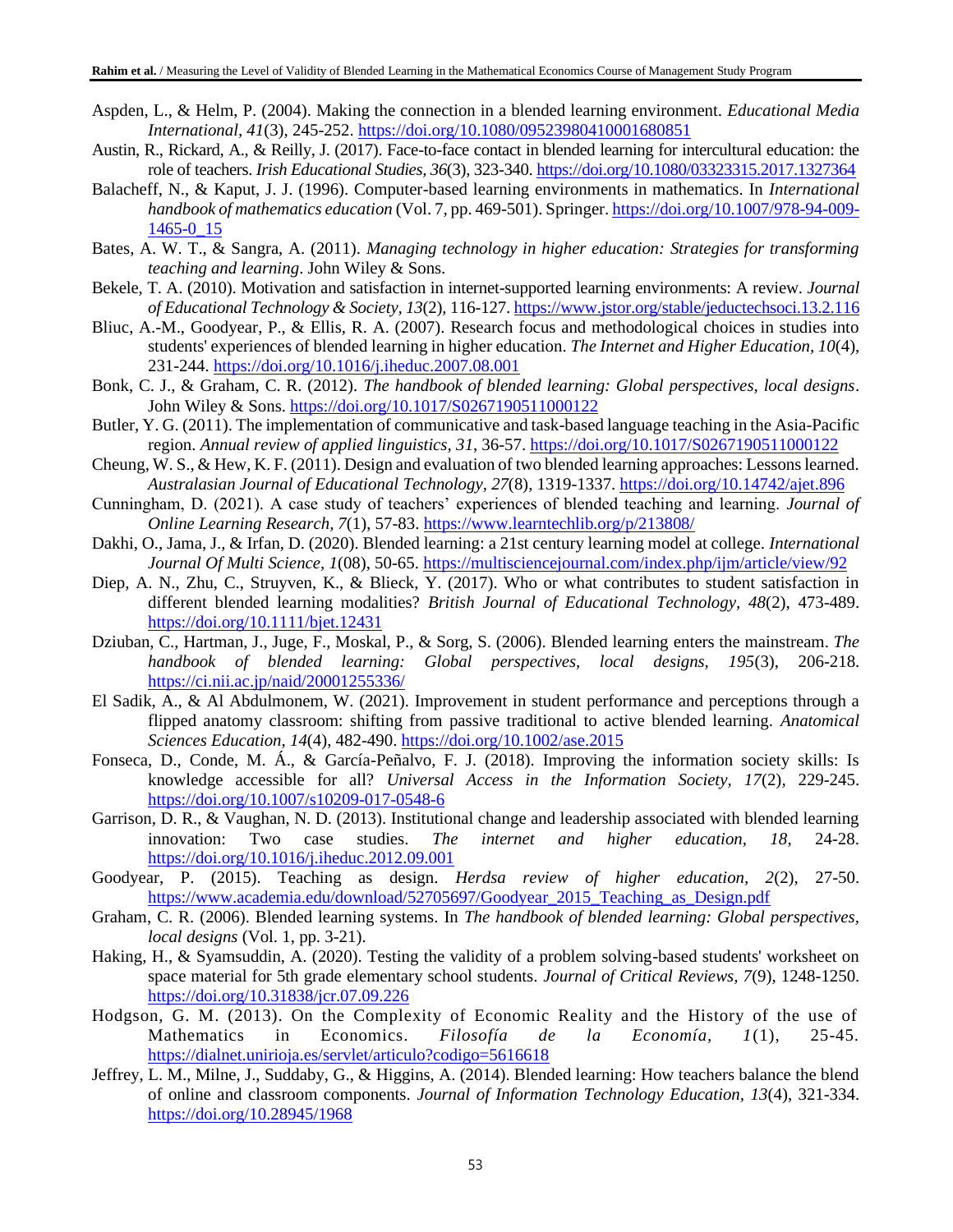- Kohen-Vacs, D., Milrad, M., Ronen, M., & Jansen, M. (2016). Evaluation of enhanced educational experiences using interactive videos and web technologies: pedagogical and architectural considerations. *Smart Learning Environments, 3*(1), 1-19.<https://doi.org/10.1186/s40561-016-0029-z>
- Larson, D. K., & Sung, C.-H. (2009). Comparing student performance: Online versus blended versus face-toface. *Journal of Asynchronous Learning Networks, 13*(1), 31-42[. https://doi.org/10.24059/olj.v13i1.1675](https://doi.org/10.24059/olj.v13i1.1675)
- Lawson, T. (2012). Mathematical Modelling and Ideology in the Economics Academy: competing explanations of the failings of the modern discipline? *Economic Thought, 1*(1, 2012). [https://www.academia.edu/download/31588507/Mathematical\\_Modelling\\_and\\_Ideology\\_in\\_the\\_Economics.pdf](https://www.academia.edu/download/31588507/Mathematical_Modelling_and_Ideology_in_the_Economics.pdf)

Likert, R. (1932). *A technique for the measurement of attitudes*. Archives of psychology.

- Lopez-Morteo, G., & Lopez, G. (2007). Computer support for learning mathematics: A learning environment based on recreational learning objects. *Computers & Education, 48*(4), 618-641. <https://doi.org/10.1016/j.compedu.2005.04.014>
- Lozano, R., Merrill, M. Y., Sammalisto, K., Ceulemans, K., & Lozano, F. J. (2017). Connecting competences and pedagogical approaches for sustainable development in higher education: A literature review and framework proposal. *Sustainability, 9*(10), 1889.<https://doi.org/10.3390/su9101889>
- Markova, T., Glazkova, I., & Zaborova, E. (2017). Quality issues of online distance learning. *Procedia-Social and Behavioral Sciences, 237*, 685-691.<https://doi.org/10.1016/j.sbspro.2017.02.043>
- McGinnis, M. (2005). *Building a successful blended learning strategy*. LTI Newsline.
- McLaughlin, J. E., Gharkholonarehe, N., Khanova, J., Deyo, Z. M., & Rodgers, J. E. (2015). The impact of blended learning on student performance in a cardiovascular pharmacotherapy course. *American Journal of Pharmaceutical Education, 79*(2), 871-885.<https://doi.org/10.5688/ajpe79224>
- Minoli, D., Sohraby, K., & Occhiogrosso, B. (2017). IoT considerations, requirements, and architectures for smart buildings—Energy optimization and next-generation building management systems. *IEEE Internet of Things Journal, 4*(1), 269-283.<https://doi.org/10.1109/JIOT.2017.2647881>
- Morris, N. P., Swinnerton, B., & Coop, T. (2019). Lecture recordings to support learning: A contested space between students and teachers. *Computers & Education, 140*(5), 103604. <https://doi.org/10.1016/j.compedu.2019.103604>
- Mortera-Gutiérrez, F. (2006). Faculty best practices using blended learning in e-learning and face-to-face instruction. *International Journal on E-learning, 5*(3), 313-337.<https://www.learntechlib.org/p/6079/>
- Moskal, P., Dziuban, C., & Hartman, J. (2013). Blended learning: A dangerous idea? *The Internet and Higher Education, 18*, 15-23.<https://doi.org/10.1016/j.iheduc.2012.12.001>
- Muñoz, M., Gil, J. D., Roca, L., Rodríguez, F., & Berenguel, M. (2020). An IoT architecture for water resource management in agroindustrial environments: A case study in Almería (Spain). *Sensors, 20*(3), 596. <https://doi.org/10.3390/s20030596>
- Nieveen, N. (1999). Prototyping to reach product quality. In *Design approaches and tools in education and training* (pp. 125-135). Springer. [https://doi.org/10.1007/978-94-011-4255-7\\_10](https://doi.org/10.1007/978-94-011-4255-7_10)
- Nortvig, A.-M., Petersen, A. K., & Balle, S. H. (2018). A Literature Review of the Factors Influencing E‑Learning and Blended Learning in Relation to Learning Outcome, Student Satisfaction and Engagement. *Electronic Journal of E-learning, 16*(1), 46-55.<https://academic-publishing.org/index.php/ejel/article/view/1855>
- Osguthorpe, R. T., & Graham, C. R. (2003). Blended learning environments: Definitions and directions. *Quarterly review of distance education, 4*(3), 227-233.<https://www.learntechlib.org/p/97576/>
- Owston, R., York, D., & Murtha, S. (2013). Student perceptions and achievement in a university blended learning strategic initiative. *The internet and higher education, 18*, 38-46[. https://doi.org/10.1016/j.iheduc.2012.12.003](https://doi.org/10.1016/j.iheduc.2012.12.003)
- Picciano, A. G. (2006). Blended learning: Implications for growth and access. *Journal of asynchronous learning networks, 10*(3), 95-102.<http://dx.doi.org/10.24059/olj.v10i3.1758>
- Rachmadtullah, R., Ms, Z., & Sumantri, M. S. (2018). Development of computer-based interactive multimedia: study on learning in elementary education. *International Journal of Engineering and Technology, 7*(4), 2035-2038.<https://doi.org/10.14419/ijet.v7i4.16384>
- Rasheed, R. A., Kamsin, A., & Abdullah, N. A. (2020). Challenges in the online component of blended learning: A systematic review. *Computers & Education, 144*(4), 103701[. https://doi.org/10.1016/j.compedu.2019.103701](https://doi.org/10.1016/j.compedu.2019.103701)
- Richey, R. C., & Klein, J. D. (2014). *Design and development research: Methods, strategies, and issues*. Routledge.<https://doi.org/10.4324/9780203826034>